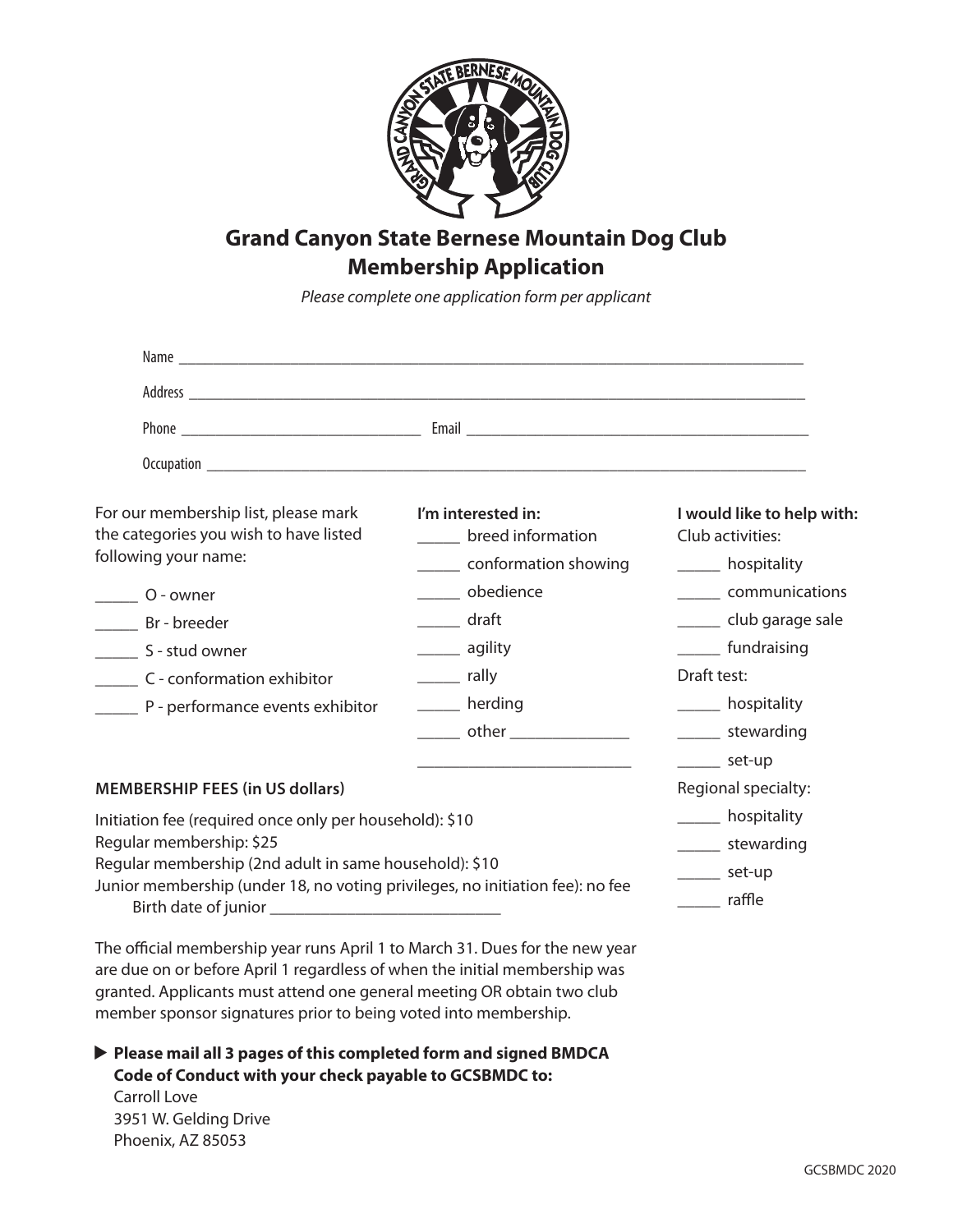## **PLEASE ANSWER THE FOLLOWING QUESTIONS**

1. How did you come to choose the Bernese Mountain Dog as a breed you wanted to own?

|  | 2. Have you owned any other breeds? yes $\square$ no $\square$ |  | If so, please list: |
|--|----------------------------------------------------------------|--|---------------------|
|  |                                                                |  |                     |

3. What contributions are you willing to make to promote activities of the club?

4. Have you ever been a handler or judge at a licensed dog show or match? (please state specifics)

5. Have you ever registered a litter with the American Kennel Club? yes  $\Box$  no  $\Box$ 

If yes, how many litters have you registered? \_\_\_\_\_\_\_

6. I have shown my dogs in: conformation  $\Box$  performance events  $\Box$  How many years?  $\Box$ 

7. Do you have an active membership in any other dog clubs? yes  $\Box$  no  $\Box$ 

If so, please list clubs (including the Bernese Mountain Dog Club of America):

8. Are you now or have you ever been an officer in a dog club? yes  $\Box$  no  $\Box$  If so, please list offices:

9. To what other clubs or organizations do you belong other than dog clubs?

10. Have you ever been expelled, suspended or denied membership in any dog club? yes  $\Box$  no  $\Box$ If so, please give full particulars: